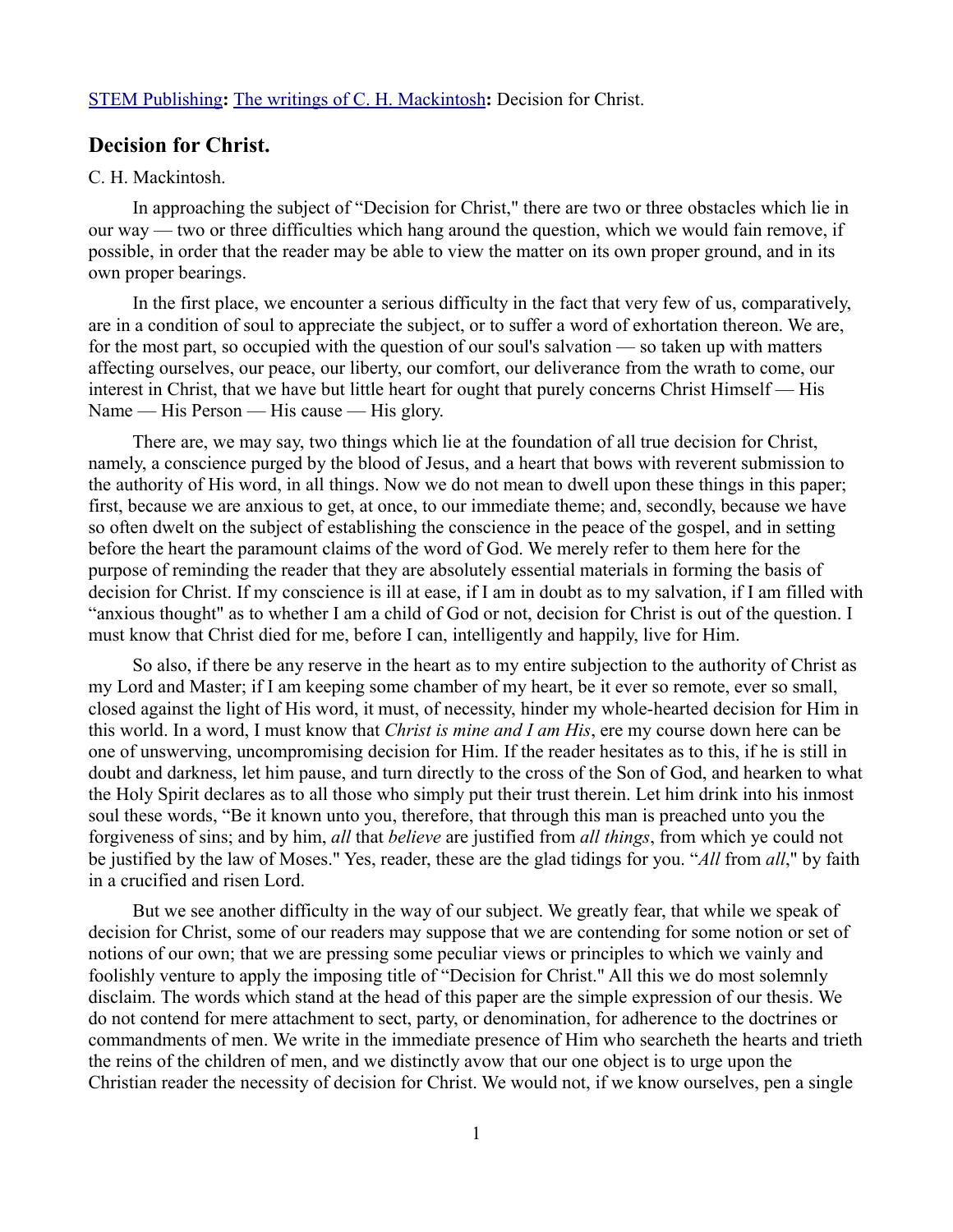line to swell the ranks of a party, or draw over adherents to any particular doctrinal creed, or any special form of church polity. We are impressed with the conviction that where Christ has His right place in the heart, all will be right; and that, where He has not, there will be nothing right. And, further, we believe that nothing but plain decision for Christ can effectually preserve the soul from the fatal influences that are at work around us in the professing Church. Mere orthodoxy cannot preserve us. Attachment to religious forms will not avail in the present fearful struggle. It is, we feel persuaded, a simple question of Christ as our life, and Christ as our object. May the Spirit of God now enable us to ponder aright the subject of "Decision for Christ!"

It is well to bear in mind that there are certain great truths — certain immutable principles which underlie all the dispensations of God from age to age, and which remain untouched by all the failure, the folly, and the sin of man. It is on these great moral truths, these foundation principles, that faith lays hold, and in them finds its strength and its sustenance. dispensations change and pass away — men prove unfaithful in their varied positions of stewardship and responsibility; but the word of the Lord endureth for ever. It never changes, never fails. "For ever, O Lord, thy word is settled in heaven." And, again, "Thou hast magnified thy word above all thy name." Nothing can touch the eternal truth of God, and, therefore, what we want, at all times, is to give that truth its proper place in our hearts; to let it act on our conscience, form our character, and shape our way. "Thy word have I hid in my heart, that I might not sin against thee." "Man shall not live by bread alone, but by every word that proceedeth out of the mouth of the Lord." This is true security. Here lies the real secret of decision for Christ. What God has spoken must govern us in the most absolute manner, ere our path can be said to be one of plain decision. There may be tenacious adherence to our own notions, obstinate attachment to the prejudices of the age, a blind devotion to certain doctrines and practices resting on a traditional foundation, certain opinions which we have received to hold without ever enquiring as to whether or not there be any authority whatever for such opinions in holy scripture. There may be all this, and much more, and yet not one atom of genuine decision for Christ.

Now we feel we cannot do better than furnish our readers with an example or two drawn from the page of inspired history, which will do more to illustrate and enforce our theme than aught that we could possibly advance. And first, then, let us turn to the book of Esther, and there contemplate, for a few moments, the instructive history of

### "MORDECAI THE JEW."

This very remarkable man lived at a time in which the Jewish economy had failed through the unfaithfulness and disobedience of the Jewish people. The Gentile was in power. The relationship between Jehovah and Israel could no longer be publicly acknowledged. The faithful Jew had but to hang his harp on the willows, and sigh over the faded light of other days. The chosen seed were in exile; the city and temple where their fathers worshipped were in ruins, and the vessels of the Lord's house were in a strange land. Such was the outward condition of things in the day in which Mordecai's lot was cast. But, in addition to this, there was a man, very near the throne, occupying only the second place in the empire, sitting beside the very fountain-head of authority, possessing princely wealth, and wielding almost boundless influence. To this great man, strange to say, the poor exiled Jew sternly refuses to bow. Nothing will induce him to yield a single mark of respect to the second man in the kingdom. He will save the life of Ahasuerus; but he will not bow to Haman.

Reader, why was this? Was this blind obstinacy or bold decision — which? In order to determine this we must enquire as to the real root or principle of Mordecai's acting. If, indeed, there was no authority for his conduct in the law of God, then must we at once pronounce it to have been blind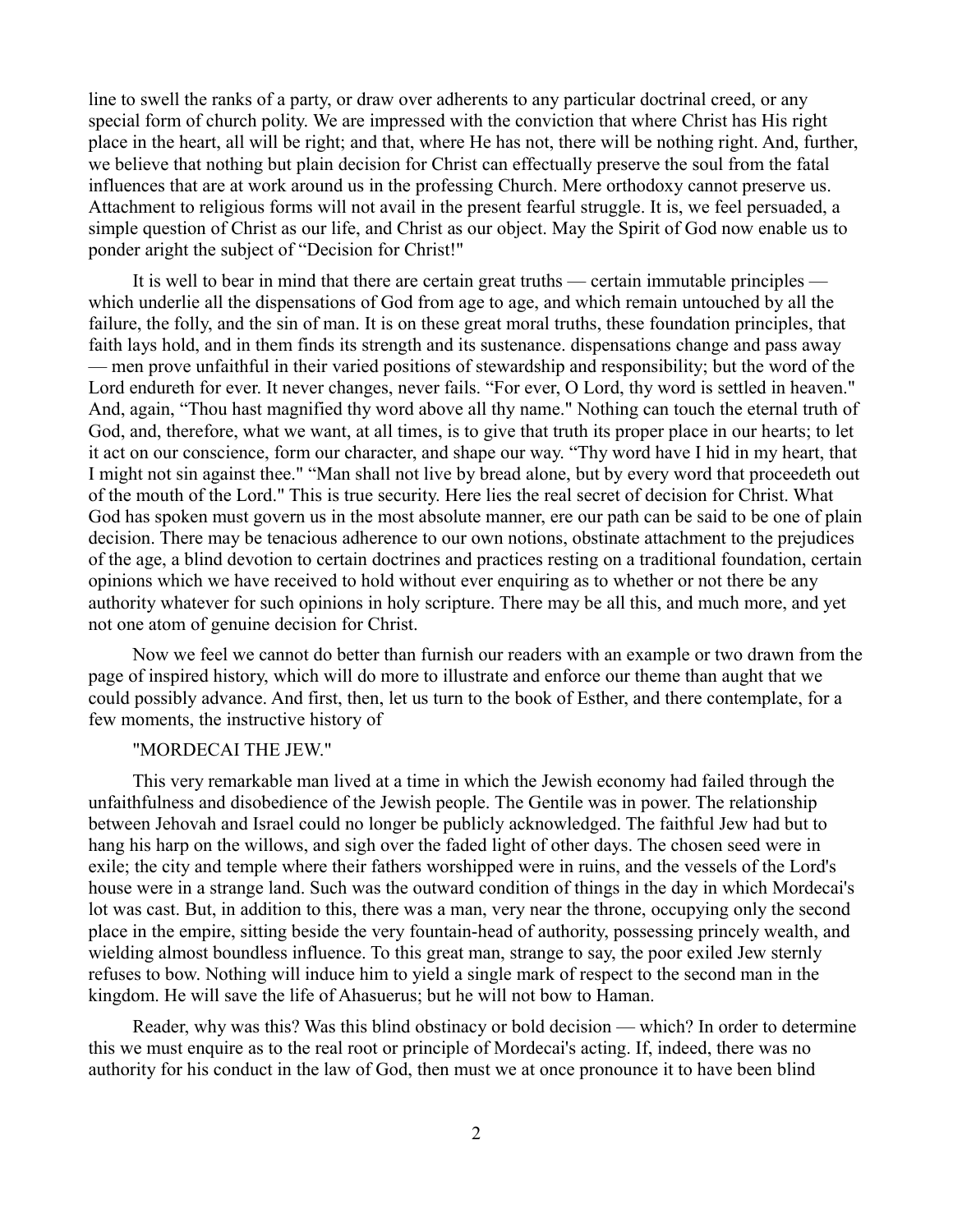obstinacy, foolish pride, or, it may be, envy of a man in power. But if, on the other hand, there be within the covers of the five inspired books of Moses, a plain authority for Mordecai's deportment in this matter, then must we, without hesitation, pronounce his conduct to have been the rare and exquisite fruit of attachment to the law of his God, and uncompromising decision for Him and His holy authority.

This makes all the difference. If it be merely a matter of private opinion — a question concerning which each one may lawfully adopt his own view — then, verily, might such a line of conduct be justly termed the most narrow-minded bigotry. We hear a great deal, now-a-days, about narrow-mindedness on the one hand, and large-heartedness on the other. But, as a Roman orator, over two thousand years ago, exclaimed in the senate-house of Rome, "Conscript Fathers, long since, indeed, we have lost the true names of things;" so may we, in the bosom of the professing Church, at the close of the nineteenth century, repeat, with far greater force, "Long since we have lost the true names of things." For what do men now call bigotry and narrow-mindedness? A faithful clinging to, and carrying out of, "Thus saith the Lord." And what do they designate large-heartedness? A readiness to sacrifice truth on the altar of politeness and civility.

Reader, be thou fully assured that thus it is at this solemn moment. We do not want to be sour or cynical, morose or gloomy. But we must speak the truth, if we are to speak; at all. We desire that the tongue may be hushed in silence, and the pen may drop from the hand, if we could basely cushion the plain bold, unvarnished truth, through fear of scattering my readers, or to avoid the sneer of the infidel. We cannot shut our eyes to the solemn fact that God's truth is being trampled in the dust; that the Name of Jesus is despised and rejected. We have only to pass from city to city, and from town to town, of highly-favoured England, and read upon the walls the melancholy proofs of the truth of our assertions. Truth is flung aside, in cold contempt. The Name of Jesus is little set by. On the other hand, man is exalted, his reason deified, his will indulged. Where must all this end? "In the blackness of darkness for ever."

How refreshing, in the face of all this, to ponder the history of Mordecai the Jew It is very plain that he knew little and cared less about the thoughts of men on the question of narrow-mindedness. He obeyed the word of the Lord, and this we must be allowed to call real breadth of mind — true largeness of heart. For what, after all, is a narrow mind? A narrow mind we hold to be a mind which refuses to open itself to admit the truth of God. And what, on the contrary, is a large and liberal heart? A heart expanded by the truth and grace of God. Let us not be scared away from the path of plain decision, by the scornful epithets which men have bestowed upon that path. It is a path of peace and purity, a path where the light of an approving conscience is enjoyed, and upon which the beams of divine favour ever pour themselves in undimmed lustre.

But why did Mordecai refuse to bow to Haman? Was there any great principle at stake? Was it merely a whim of his own? Had he a "Thus saith the Lord" for his warrant in refusing a single nod of the head to the proud Amalekite? Yes. Let us turn to the seventeenth chapter of the book of Exodus, and there we read, "And the Lord said unto Moses, Write this for a memorial in a book, and rehearse it in the ears of Joshua: for I will utterly put out the remembrance of Amalek from under heaven. And Moses built an altar and called the name of it. Jehovah-nissi; for he said, Because the Lord hath sworn that the Lord will have war with Amalek from generation to generation."

[It is deeply interesting to note that neither the Jews' best Friend, nor their worst enemy is once formally named in the Book of Esther; but faith could recognize both the one and the other.]

Here, then, was Mordecai's authority for not bowing to Haman the Agagite. A faithful Jew could not do reverence to one with whom Jehovah was at war. The heart might plead a thousand excuses and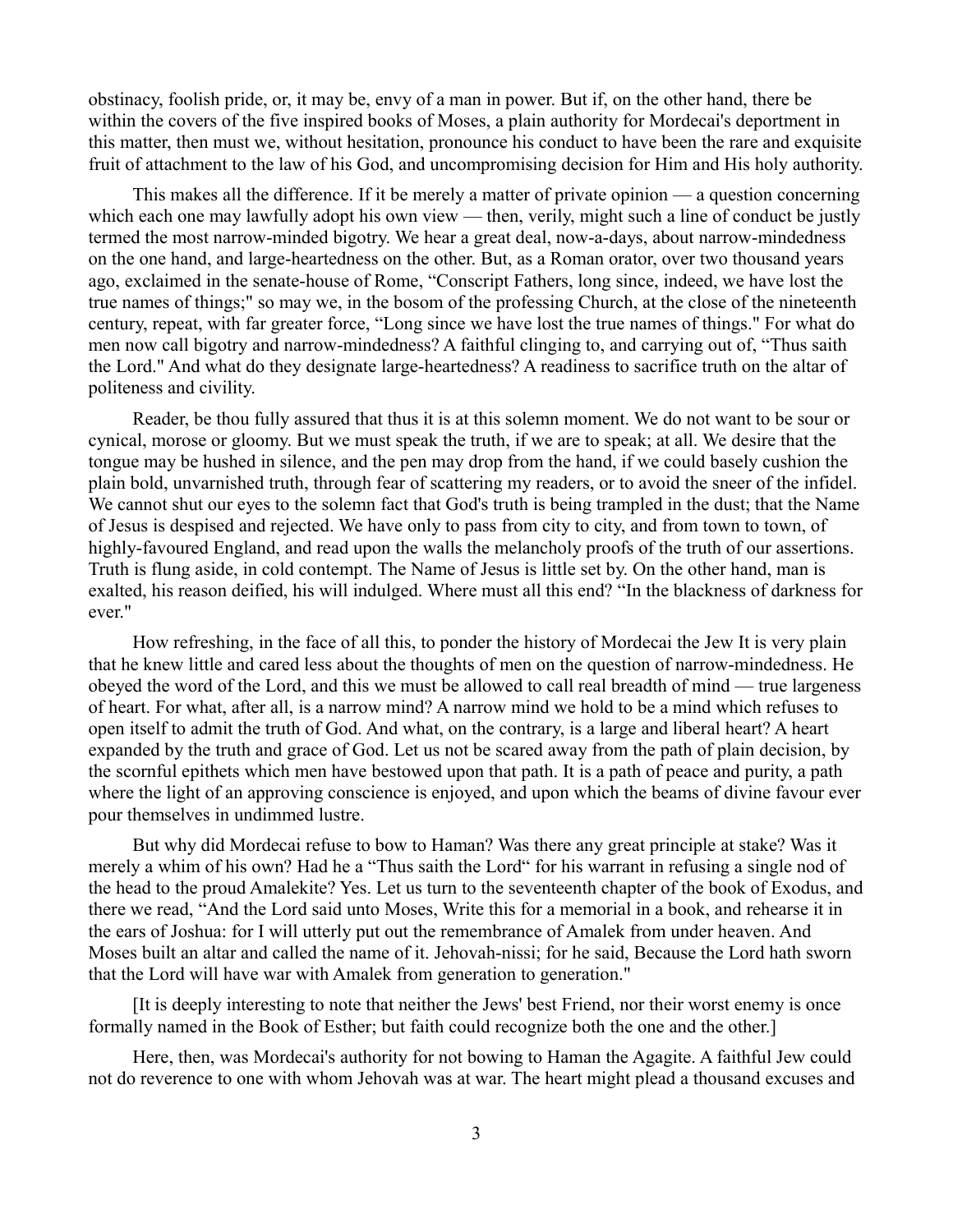urge a thousand reasons. It might seek an easy path for itself on the plea that the Jewish system was in ruins, and the Amalekite in power, and that therefore it was worse than useless, yea, it was positively absurd, to maintain such lofty ground when the glory of Israel was gone, and the Amalekite was in the place of authority. "Of what use," it might be argued, "can it be to hold up the standard when all is gone to pieces? You are only making your degradation more remarkable by the pertinacious refusal to bow your head. Would it not be better to give just one nod? That will settle the matter. Haman will be satisfied, and you and your people will be safe. Do not be obstinate. Show a tendency to be courteous. Do not stand up, in that dogged way, for a thing so manifestly non-essential. Besides, you should remember that the command in Exodus 17 was only to be rehearsed in the ears of Joshua, and only had its true application in his bright and palmy days. It was never meant for the ears of an exile, never intended to apply in the days of Israel's desolation."

All this, and much beside, might have been urged on Mordecai; but, ah! the answer was simple: "God hath spoken. This is enough for Me. True, we are a scattered people; but the word of the Lord is not scattered. He has not reversed His word about Amalek, nor entered into a treaty of peace with him. Jehovah and Amalek are still at war, and Amalek stands before me in the person of this haughty Agagite. How can I bow to one with whom Jehovah is at war? How can I do homage to a man whom the faithful Samuel would hew in pieces before the Lord?" "Well, then," it might be further urged upon this devoted Jew, "you will all be destroyed. You must either bow or perish." The answer is still most simple: "I have nothing to do with consequences. They are in the hand of God. Obedience is my path, the results are with Him. It is better to die with a good conscience than live with a bad one. It is better to go to heaven with an uncondemning heart, than remain upon earth with a heart that would make me a coward. God has spoken. I can do no otherwise. May the Lord help me! Amen."

Oh! how well we can understand the mode in which this faithful Jew would be assaulted by the enemy. Nothing but the grace of God can ever enable any one to maintain a deportment of unflinching decision, at a moment in which everything within and around is against us. True it is, we know that it is better to suffer anything than deny our Lord, or fly in the face of His commandments; but yet how little are some of us prepared to endure a single sneer, a single scornful look, a single contemptuous expression, for Christ's sake. And, perhaps, there are few things harder, for some of us at least, to bear than to be reproached on the ground of narrow-mindedness and bigotry. We naturally like to be thought large-hearted and liberal. We like to be accounted men of enlightened mind, sound judgement, and comprehensive grasp. But we must remember that we have no right to be liberal at our Master's expense. We have simply to obey.

Thus it was with Mordecai. He stood like a rock and allowed the whole tide of difficulty and opposition to roll over him. He would not bow to the Amalekite, let the consequence be what it might. Obedience was his path. The results were with God. And look at the result! In one moment, the tide was turned. The proud Amalekite fell from his lofty eminence, and the exiled Jew was lifted from his sackcloth and ashes and placed next the throne. Haman exchanged his wealth and dignities for a gallows; Mordecai exchanged his sackcloth for a royal robe.

Now it may not always happen that the reward of simple obedience will be as speedy and as signal as in Mordecai's case. And, moreover, we may say that we are not Mordecais, nor are we placed in his position. But the principle holds good whoever and wherever we are. There is not one of us, however obscure or insignificant, that has not a sphere within which our influence is felt for good or for evil. And, besides, independent altogether of our circumstances and the apparent results of our conduct, we are called upon to obey implicitly the word of the Lord — to have His word hidden in our hearts to refuse, with unswerving decision, to do or to say aught that the word of the living God condemns.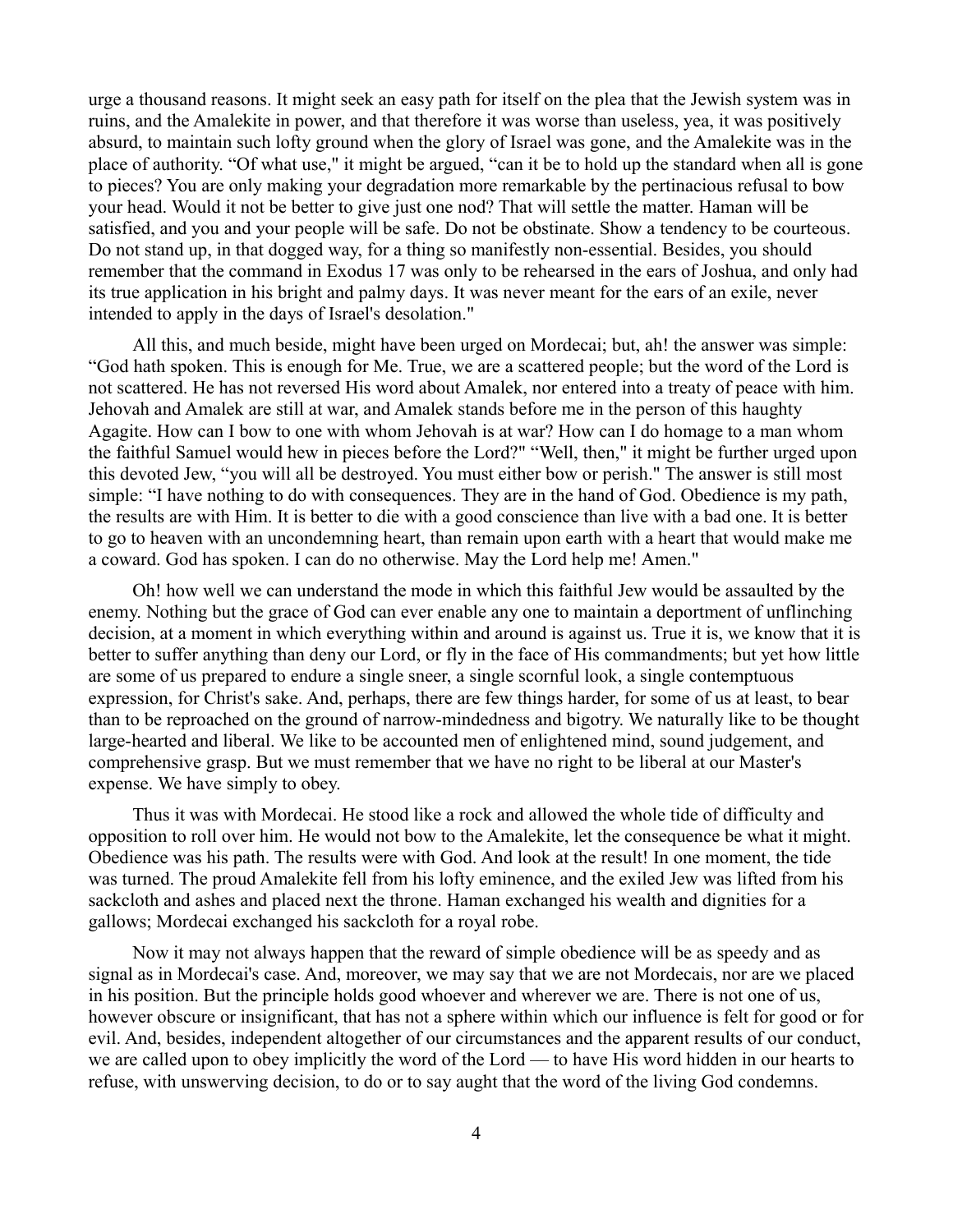"How can I do this great wickedness, and sin against God?" This should be the language, whether it be the question of a child tempted to steal a lump of sugar, or the most momentous step in evil that one can be tempted to take. The strength and moral security of Mordecai's position lay in this fact, that he had the word of God for his authority. Had it not been so, his conduct would have been senseless in the extreme. To have refused the usual expression of respect to one in high authority, without some weighty reason, could only be regarded as the most unmeaning obstinacy. But the moment you introduce a Thus saith the Lord," the matter is entirely changed The word of the Lord endureth for ever. The divine testimonies do not fade away or change with the times and seasons. Heaven and earth shall pass away, but one jot or one tittle of what our God hath spoken shall never pass away. Hence, what had been rehearsed in the ears of Joshua, as he rested in triumph under the banner of Jehovah, was designed to govern the conduct of Mordecai, though clothed in sackcloth as an exile, in the city of Shushan. Ages and generations had passed away; the days of the Judges and the days of the Kings had run their course; but the commandment of the Lord with respect to Amalek had lost — could lose none of its force. "The Lord *hath sworn* that the Lord will have war with Amalek;" not merely in the days of Joshua, nor in the days of the Judges, nor in the days of the Kings, but "from generation to generation." Such was the record — the imperishable and immutable record of God, and such was the plain, solid and unquestionable foundation of Mordecai's conduct.

And here let us say a few words as to the immense importance of entire submission to the word of God. We live in a day which is plainly marked by strong self-will. Man's reason, man's will, and man's interest are working together, with appalling success to ignore the authority of holy scripture. So long as the statements of the word of God chime in with man's reason, so long as they do not run counter to His will, and are not subversive of his interests, so long he will tolerate them, or it may be he will quote them with a measure of respect, or, at least, with self-complacency; but the moment it becomes a question of Scripture *versus* reason, will, or interest, the former is either silently ignored or contemptuously rejected. This is a very marked and solemn feature of the days that are now passing over our heads. It behoves Christians to be aware of it, and to be on their watchtower. We fear that very few comparatively are truly alive to the real state of the moral atmosphere which enwraps the religious world. We do not refer here so much to the bold attacks of infidel writers. To these we have alluded elsewhere. What we have now before us is rather the cool indifference, on the part of professing Christians, as to scripture; the little power which pure truth wields over the conscience; the way in which the edge of scripture is blunted or turned aside. You quote passage after passage from the inspired Volume, but it seems like the pattering of rain upon the window; the *reason* is at work, the *will* is dominant, *interest* is at stake, human opinions bear sway, God's truth is practically, if not in so many words, set aside.

All this is deeply solemn. We know of few things more dangerous than intellectual familiarity with the letter of Scripture where the spirit of it does not govern the conscience, form the character, and shape the way. We want to tremble at the word of God, to bow down, in reverential submission, to its holy authority, in all things. A single line of scripture ought to be sufficient for our souls, on any point, even though, in carrying it out, we should have to move athwart the opinions of the highest and best of men. May the Lord raise up many faithful and true-hearted witnesses in these last days — men like the faithful Mordecai, who would rather ascend a gallows than bow to an Amalekite.

For the further illustration of our theme, we shall ask the reader to turn to the. sixth chapter of the book of Daniel. There is a special charm and interest in the history of these living examples presented to us in the Holy Scriptures. They tell us how the truth of God was acted upon, in other days, by men of like passions with ourselves; they prove to us that in every age there have been men who so prized the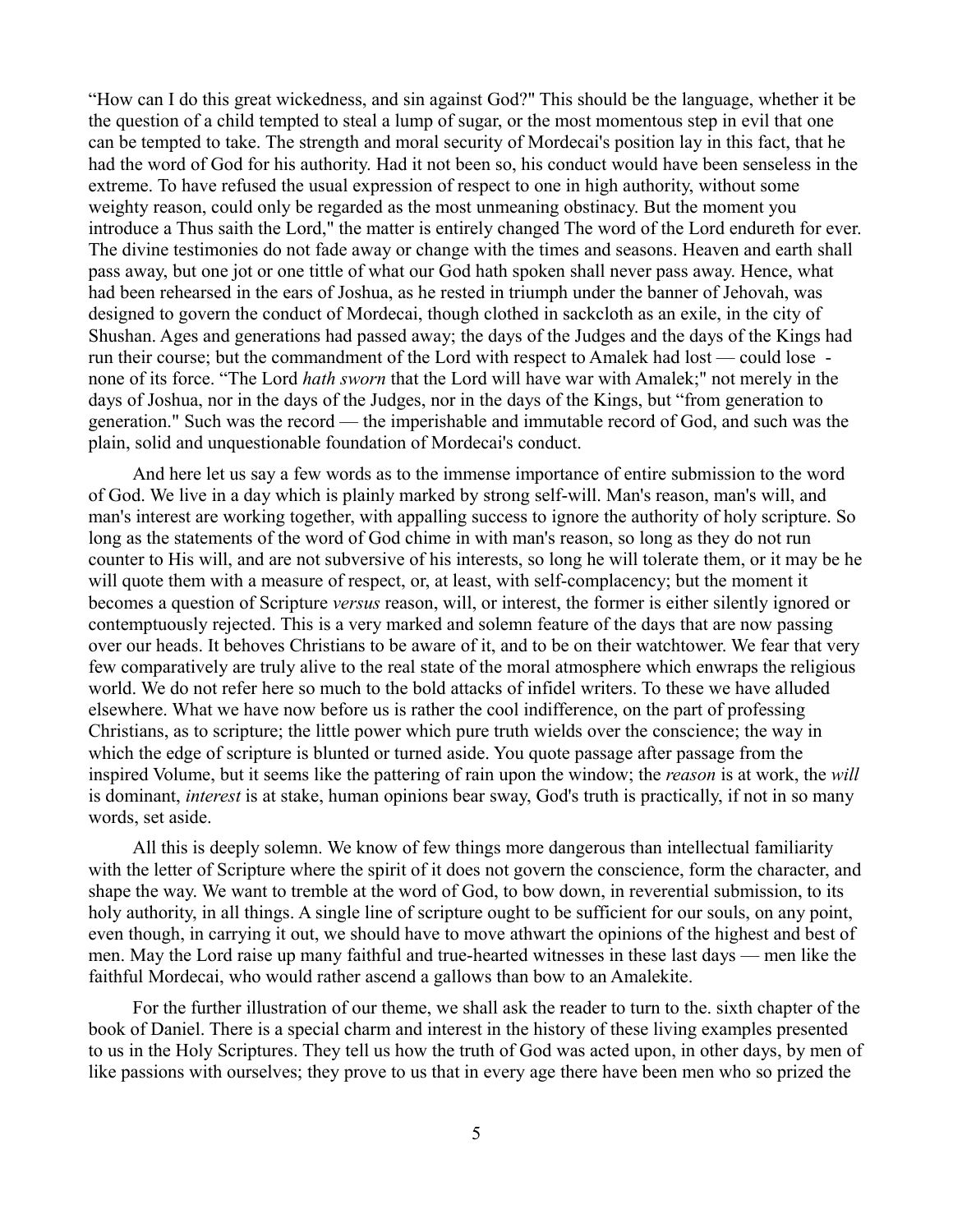truth, so reverenced the word of the living God, that they would rather face death, in its most appalling forms, than depart one hair's breadth from the narrow line laid down by the authoritative voice of their Lord and Master. It is healthful to be brought in contact with such men — healthful at all times, but peculiarly so in days like the present, when there is so much laxity and easy-going profession — so much of mere theory — when every one is allowed to go his own way, and hold his own opinion, provided always that he does not interfere with the opinions of his neighbour — when the commandments of God seem to have so little weight, so little power over the heart and conscience. Tradition will get a hearing; public opinion will be respected; anything and everything, in short, but the plain and positive statements of the word of God, will get a place in the thoughts and opinions of men. At such a time, it is we repeat, at once healthful and edifying to muse over the history of men like Mordecai the Jew, and Daniel the prophet, and scores of others, in whose estimation a single line of holy scripture rose far above all the thoughts of men, the decrees of governors, and the statutes of kings, and who declared plainly that they had nothing whatever to do with consequences where the word of the Lord was concerned. Absolute submission to the divine command is that which alone becomes the creature.

It is not, be it observed and well remembered, that any man or any number of men have any right to demand subjection to their decisions or decrees; this would be most strongly deprecated. No man has any right to enforce his opinions upon his fellow. This is plain enough, and we have to bless God for the inestimable privilege of civil and religious liberty, as enjoyed under the government of England. But what we urge upon our readers, just now, is plain decision for Christ, and implicit subjection to His authority, irrespective of everything, and regardless of consequences. This is what we do most earnestly desire for ourselves and for all the people of God, in these last days. We long for that condition of soul, that attitude of heart, that quality of conscience, which shall lead us to bow down in implicit subjection to the commandments of our Lord and Saviour Jesus Christ. No doubt there are difficulties, stumbling blocks, and hostile influences to be encountered. It may be said, for instance, that "It is very difficult for one, now-a-days, to know what is really true and right. There are so many opinions and so many ways, and good men differ so in judgement about the simplest and plainest matters, and yet they all profess to own the Bible as the only standard of appeal; and, moreover, they all declare that their one desire is to do what is right, and to serve the Lord, in their day and generation. How, then, is one to know what is true or what is false, seeing that you will find the very best of men ranged on opposite sides of the same question?"

The answer to all this is very simple. "If thine eye be single thy whole body shall be full of light." But most assuredly my eye is not single if I am looking at men, and reasoning on what I see in them. A single eye rests simply on the Lord and His word. Men differ, no doubt — they have differed, and they ever will differ; but I am to hearken to the voice of my Lord and do His will. His word is to be my light and my authority, the girdle of my loins in action, the strength of my heart in service, my only warrant for moving hither and thither, the stable foundation of all my ways. If I were to attempt to shape my way according to the thoughts of men, where should I be? How uncertain and unsatisfactory would my course be! Thank God, He has made it all plain — so plain that the wayfaring man, though a fool, need not err therein; and all I want is a single eye, a subject will, a teachable spirit, to be led aright. If I really want to be guided aright, my God will surely guide me; but if I am looking to men, if I am governed by mixed motives, if I am seeking my own ends and interests, if I am seeking to please my fellows, then, undoubtedly, my body shall be full of darkness, heavy clouds shall settle down upon my pathway, and uncertainty mark all my goings.

Christian reader, think of these things. Think deeply upon them. Depend upon it, they have a just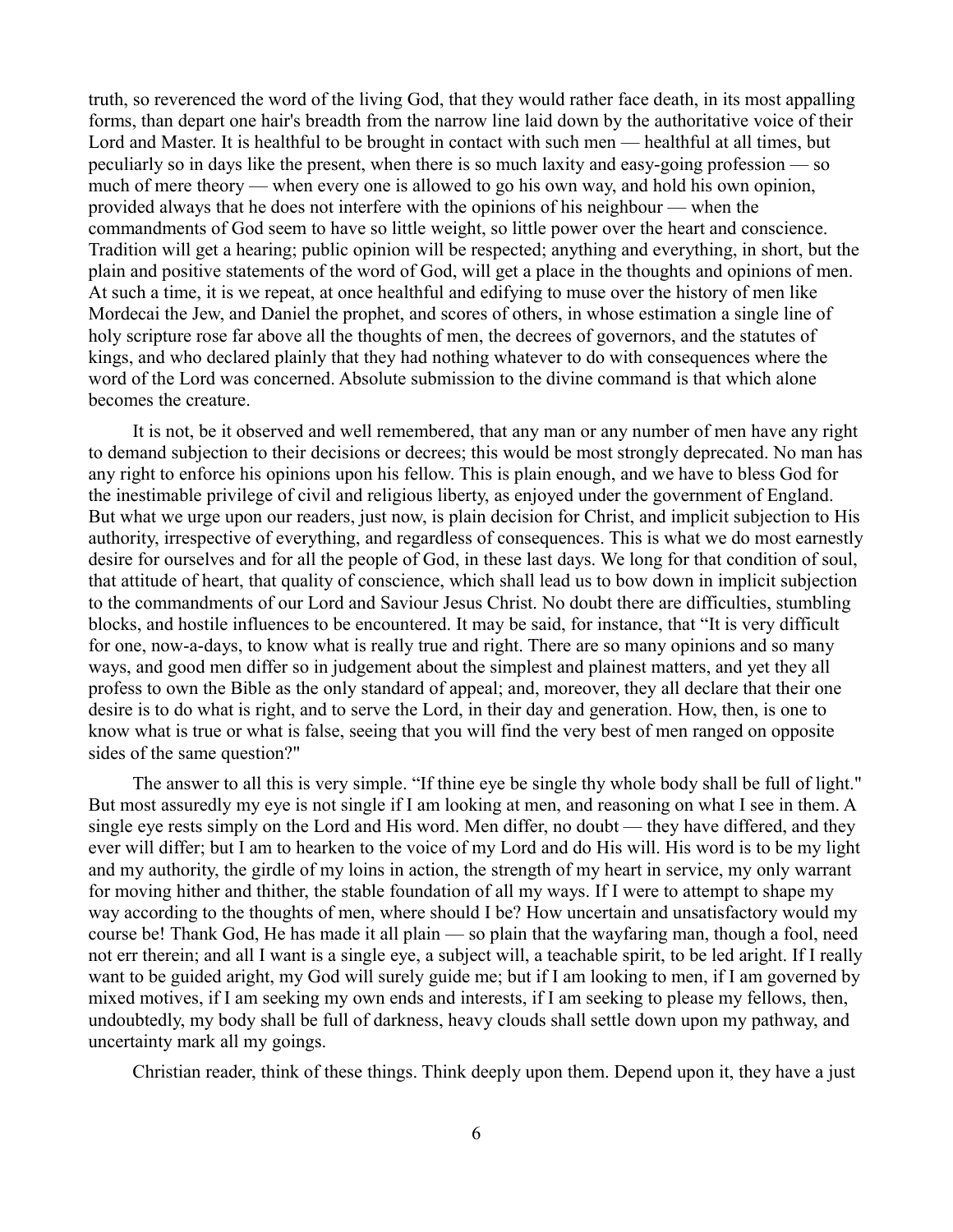claim upon your attention. Do you earnestly desire to follow your Lord? Do you really aim at something beyond mere empty profession, cold orthodoxy, or mechanical religiousness? Do you sigh for reality, depth, energy, fervour, and whole heartedness? Then make Christ your one object, His word your rule, His glory your aim. Oh! that thus it may be with the writer and the reader of these lines. Alas! alas! how we have failed in these things, God only knows. But, blessed be His Name, there is full forgiveness with Him, and He giveth more grace, so that we can count upon Him to restore our souls, to revive His work in our hearts, and grant us a closer walk with Him than we have ever known before. May the blessed Spirit be pleased to use for the furtherance of these ends our meditation on the interesting narrative of

### "DANIEL THE PROPHET."

"It pleased Darius to set over the kingdom an hundred and twenty princes, which should be over the whole kingdom; and over these, three presidents, of whom Daniel was first; that the princes might give accounts unto them and the king should have no damage. Then this Daniel was preferred above the presidents and princes, because an excellent spirit was in him; and the king thought to set him over the whole realm. Then the presidents and princes sought to find occasion against Daniel concerning the kingdom; but they could find none occasion or fault; forasmuch as he was faithful, neither was there any error or fault found in him." (Dan. 6: 1-4)

What a testimony! How truly refreshing to the heart! "No error or fault!" Even his most bitter enemies could not put their finger upon a single blemish in his character, or a flaw in his practical career. Truly this was a rare and admirable character — a bright witness for the God of Israel, even in the dark days of the Babylonish captivity — an unanswerable proof of the fact that no matter where we are situated, or how we are circumstanced, no matter how unfavourable our position, or how dark the day in which our lot is cast, it is our happy privilege so to carry ourselves, in all the details of daily life, as to give no occasion to the enemy to speak reproachfully.

How sad when it is otherwise! How humiliating when those who make a high profession are found constantly breaking down in the most commonplace affairs of domestic and commercial life! There are few things which more tend to discourage the heart than to hear — as, alas! one so often does — that Christians, so-called, are the most unsatisfactory persons to have any dealings with — that they are bad masters, or bad servants, or bad tradesmen — that they do not attend to their business, that they charge higher prices and give worse value than those who make no profession at all. It is most deplorable when any just ground is afforded for such statements.

No doubt worldly people are only too ready to find occasion against those who profess the Name of Jesus; and, further, we have to remember that there are two sides to every question, and that, very frequently, a broad margin must be left for exaggeration, high colouring, and false impressions. But still, it is the Christian's plain duty so to walk in every position and relationship of life, as that "no error or fault" may be found in him. We should not make any excuses for ourselves. The duties of our situation, whatever it may happen to be, should be scrupulously performed. A careless manner, a slovenly habit, an unprincipled mode of acting, on the part of a Christian, is a serious damage to the cause of Christ, and a dishonour to His holy name. And, on the other hand, diligence, earnestness, punctuality, and fidelity, bring glory to that Name. And this should ever be the Christian's object. He should not aim at his own interest, his own reputation, or his own progress, in seeking to carry himself aright in his family and in his calling in life. True, it will promote his interest, establish his reputation, and further his progress, to be upright and diligent in all his ways; but none of these things should ever be his motive. He is to be ever and only governed by the one thing, namely, to please and honour his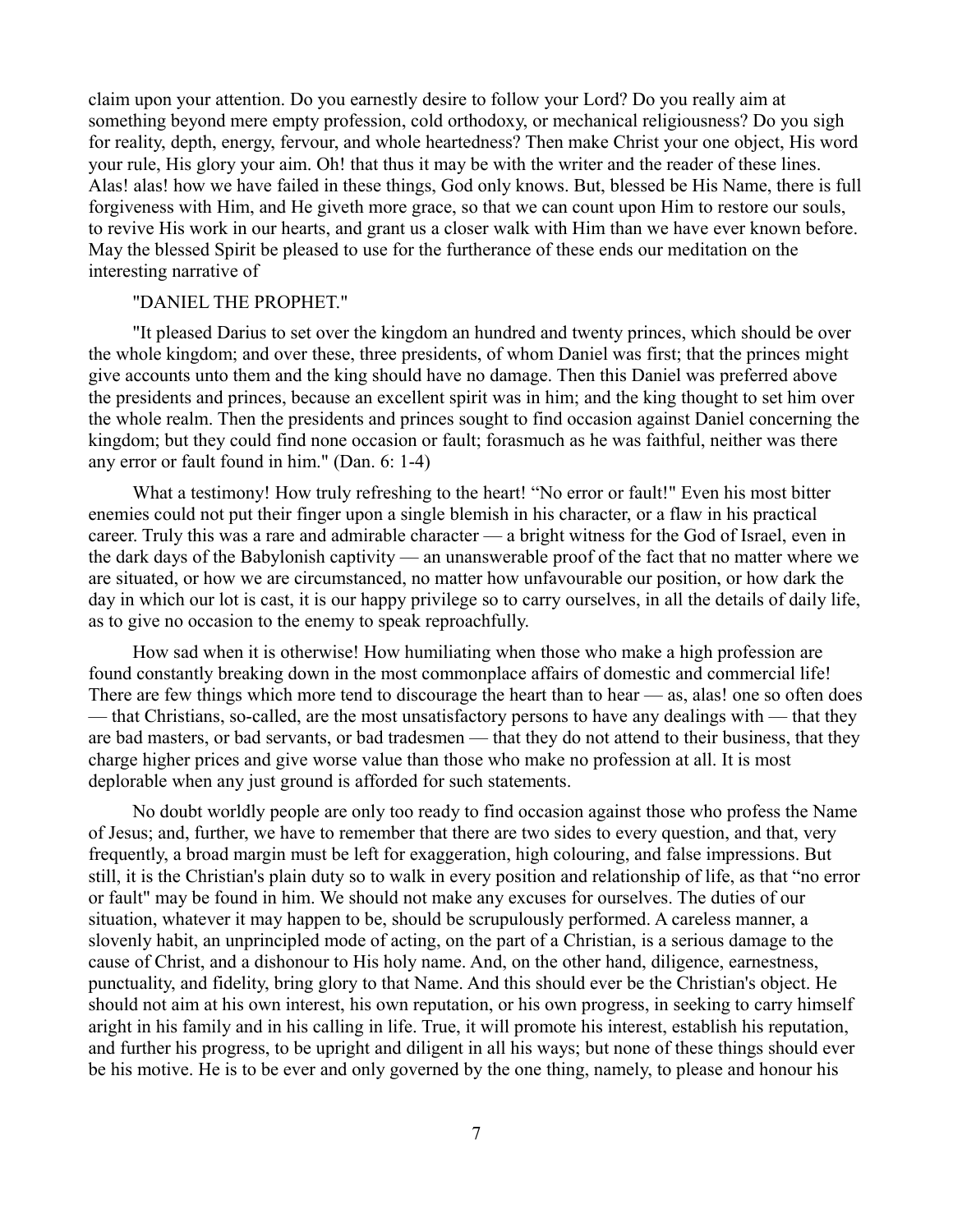Lord and Master. The standard which the Holy Ghost has set before us, as to all these things, is furnished in the words of the epistle to the Philippians: "That ye may be blameless and harmless, the sons of God, without rebuke, in the midst of a crooked and perverse nation, among whom ye shine as lights in the world." We should not be satisfied with anything less than this. "They could find none occasion nor fault, forasmuch as he was faithful, neither was there any error or fault found in him." Noble testimony! Would that it were more called forth, in this our day, by the deportment, the habits, the temper, and ways of all those who profess and call themselves Christians.

But there was one point in which Daniel's enemies felt they could lay hold of him. "Then said these men, We shall not find any occasion against this Daniel, except we find it against him concerning *the law of his God*." Here was a something in the which occasion might be found to ruin this beloved and honoured servant of God. It appears that Daniel had been in the habit of praying three times a day, with his window open toward Jerusalem. This fact was well known, and was speedily laid hold of, and turned to account. "Then these presidents and princes assembled together to the king, and said thus unto him, king Darius, live for ever. All the presidents of the kingdom, the governors, and the princes, the counsellors, and the captains, have consulted together to establish a royal statute, and to make a firm decree, that whosoever shall ask a petition of any god or man for thirty days, save of thee, O king, he shall be cast into the den of lions. Now, O king, establish the decree, and sign the writing, that it be not changed, according to the law of the Medes and Persians, which altereth not. Wherefore king Darius signed the writing and the decree."

Here, then, was a deep plot, a subtle snare, laid for the blameless and harmless Daniel. How would he act in the face of all this? Would he not feel it right to lower the standard? Well, if the standard were something of his own, he might surely lower it, and perhaps he ought. But if it were something divine — if his conduct were based upon the truth of God, then clearly it was his place to hold it up as high as ever, regardless of statutes, decrees, and writings established, signed, and countersigned. The whole question hinged upon this. Just as in the case of Mordecai the Jew, the question hinged upon the one point of whether he had any divine warrant for refusing to bow to Haman; so, in the case of Daniel the prophet, the question was, had he any divine authority for praying toward Jerusalem. It certainly seemed strange and odd. Many might have felt disposed to say to him, "Why persist in this practice? What need is there for opening your window and praying toward Jerusalem, in such a public manner? Can you not wait until night has drawn her sable curtain around you, and your closet door has shut you in, and then pour out your heart to your God? This would be prudent, judicious, and expedient. And, surely, your God does not exact this of you. He does not regard time, place, or attitude. All times and places are alike to Him. Are you wise — are you right, in persisting in such a line of action, under such circumstances? It was all well enough before this decree was signed, when you could pray when and as you thought right; but now it does seem like the most culpable fatuity and blind obstinacy to persevere; it is as though you really courted martyrdom."

All this, and much more we may easily conceive, might be suggested to the mind of the faithful Jew; but still the grand question remained, "What saith the scripture?" Was there any divine reason for Daniel's praying toward Jerusalem? Assuredly there was, In the first place, Jehovah had said to Solomon, in reference to the temple at Jerusalem, "Mine eyes and mine heart shall be there perpetually." Jerusalem was God's centre. It was, it is, and ever shall be. True, it was in ruins — the temple was in ruins; but God's word was not in ruins, and here is faith's simple but solid warrant. King Solomon had said, at the dedication of the temple, hundreds of years before Daniel's time, "If thy people sin against thee, (for there is no man that sinneth not,) and thou be angry with them, and deliver them over before their enemies, and they carry them away captive unto a land far off or near. Yet if they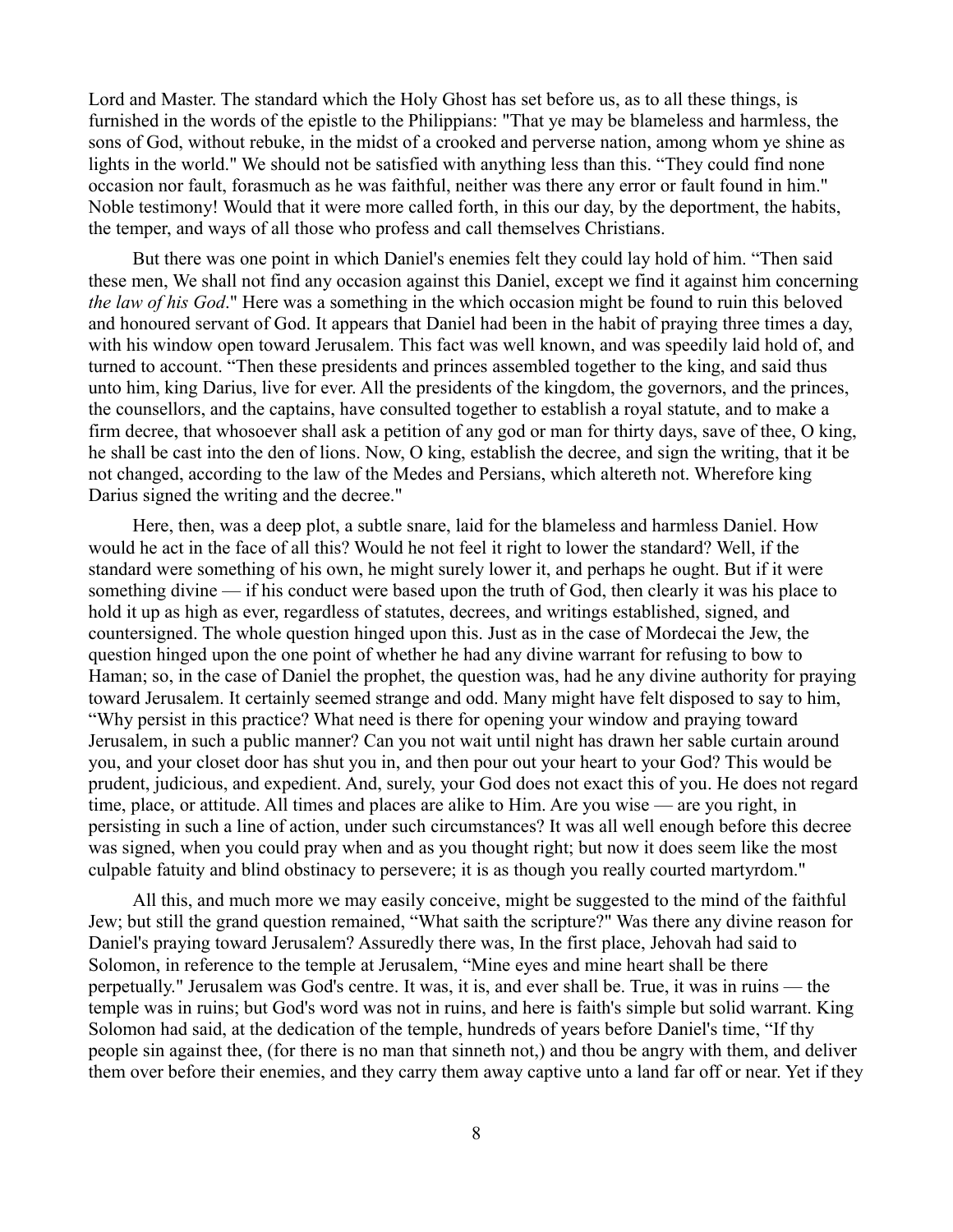bethink themselves in the land whither they are carried captive, and turn and pray unto thee, in the land of their captivity, saying, We have sinned, we have done amiss, and have dealt wickedly; if they return to thee with all their heart and with all their soul in the land of their captivity, whither they have carried them captive, and pray toward their land, which thou gavest unto their fathers, and toward the city which thou hast chosen, and toward the house which I have built for thy name: then hear thou from the heavens, even from thy dwelling-place, their prayer and their supplications, and maintain their cause, and forgive thy people which have sinned against thee." (2 Chr. 6: 36-39)

Now this was precisely what Daniel was doing — this was the ground he took. He was a captive exile, but his heart was at Jerusalem, and his eyes followed his heart. If he could not sing the songs of Zion, he could at least breathe his prayers toward Zion's hill. If his harp was on the willows at Babylon, his fond affections turned toward the city of God, now a heap of ruins, but ere long to be an eternal excellency, the joy of the whole earth. It mattered not to him that a decree had been signed by earth's greatest monarch, forbidding him to pray toward the city of his fathers and to his fathers' God. It mattered not to him that the lions' den was yawning to receive him, and the lions' jaws ready to devour him. Like his brother Mordecai, he had nothing to do with consequences. Mordecai would rather mount the gallows than bow to Haman, and Daniel would rather descend to the lions' den than cease to pray to Jehovah. These, surely, were the worthies — the spiritual giants of other days. They were men of the right stamp — real, downright, thorough-going men — men whose hearts and consciences were governed absolutely by the word of God. The world may dub them bigots and fools; but, oh! how the heart does long for such bigots and fools, in these days of false liberality and wisdom!

It might have been said to Mordecai and Daniel that they were contending for mere trifles — for things wholly indifferent and non-essential. This is an argument often used; but, ah! it has no weight with an honest and a devoted heart. Indeed there is nothing more contemptible, in the judgement of every true lover of Jesus, than the principle that regulates the standard as to essentials and nonessentials. For, what is it? Simply this, "All that concerns my salvation is essential; all that merely affects the glory of Christ is nonessential." How terrible is this! Reader, dost thou not utterly abhor it? What! shall we accept salvation as the fruit of our Lord's death, and deem aught that concerns Him non-essential? God forbid. Yea; rather let us entirely reverse the matter, and regard all that concerns the honour and glory of the Name of Jesus, the truth of His word, and the integrity of His cause, as vital, essential, and fundamental; and all that merely concerns ourselves as non-essential and indifferent. May God grant us this mind! May nothing be deemed trivial by us which has for its foundation the word of the living God!

Thus it was with those devoted men whose history we have been glancing at. Mordecai would not bow his head, and Daniel would not close his window. Blessed men The Lord be praised for such, and for the inspired record of their actings. Mordecai would rather surrender life than diverge from the truth of God, and Daniel would rather do the same than turn away from God's centre. Jehovah had said that He would have war with Amalek from generation to generation, and therefore Mordecai would not bow. Jehovah had said of Jerusalem, "Mine eyes and mine heart shall be there perpetually;" therefore Daniel would not cease to pray toward that blessed centre. The word of the Lord endureth for ever, and faith takes its stand on that imperishable foundation. There is an eternal freshness about every word that has come forth from the Lord. His truth holds good throughout all generations; its bloom can never be brushed away, its light can never fade, its edge can never be blunted. All praise be to His holy name!

But let us look, for a moment, at the result of Daniel's faithfulness. The king was plunged into the deepest grief when he discovered his mistake. "He was sore displeased with himself." So well he might. He had fallen into a snare; but Daniel was in good keeping. It was all right with him. "The name